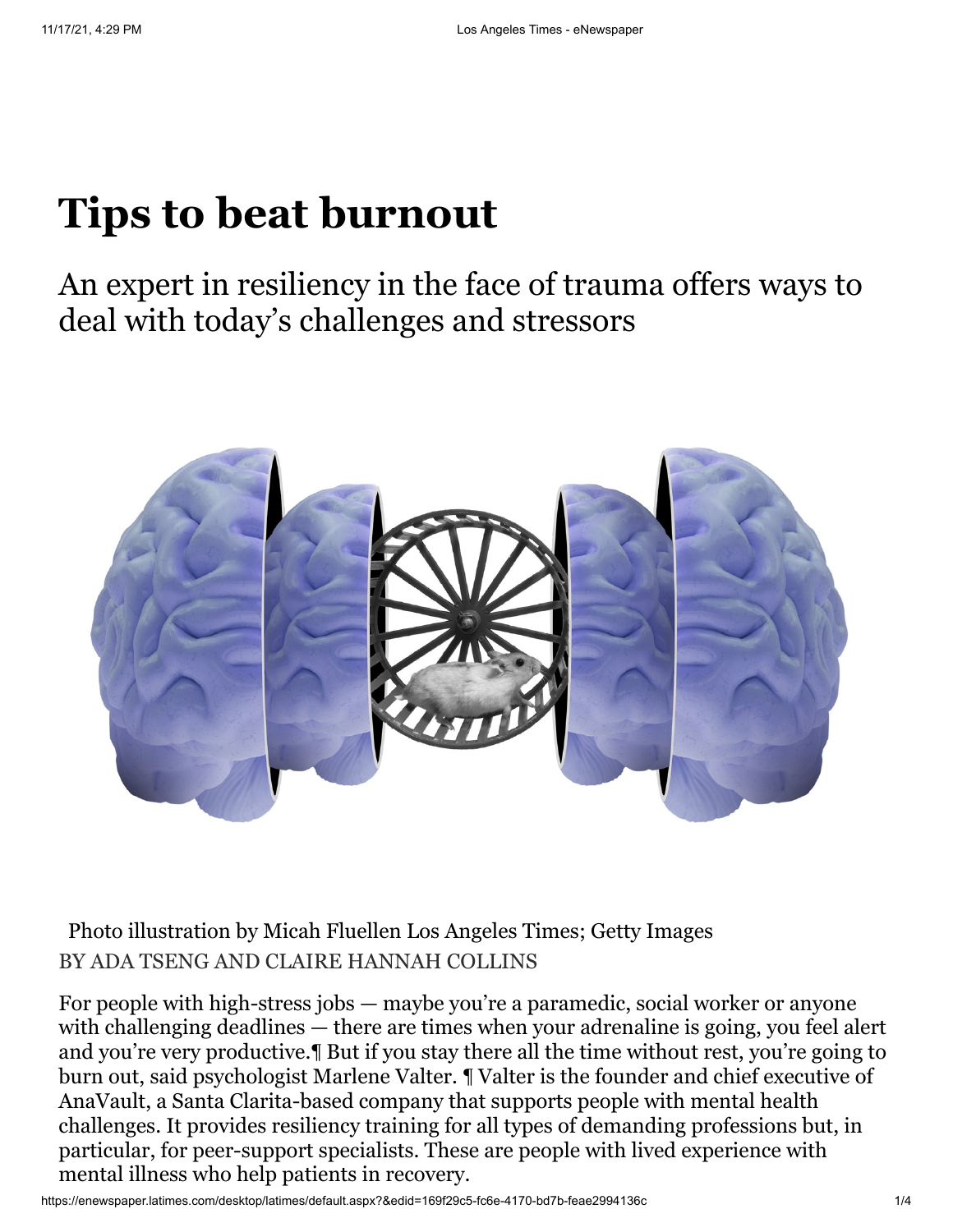They tend to have a lot of trauma in their lives, Valter said. They've overcome many challenges to get healthy, and when they want to get back into the workforce, it's imperative that they can build enough resiliency so they aren't risking their own mental health.

"But even folks who are usually functioning very well who have been hit with COVID anxiety, depression and hopelessness, they too will have to think about building back up," Valter said.

Burnout can take a toll on your self-esteem, she said. You're tired. You can't concentrate. You're acting cold and callous toward people you actually care about. You wonder why you hate this job that you know you love. You start freaking out.

Valter said that the people who are the most vulnerable to burnout, compassion fatigue and vicarious trauma are the ones who are big-hearted and really want to help their community.

"The last thing we need are detached people," she said. "So how do we save our most wonderfully warm-hearted, empathetic people? That's who we want in these jobs. So how do we preserve them?"

Valter walks us through the six steps to resilience taught in AnaVault's training.

#### SELF-REGULATION

Self-regulation — the ability to manage your emotions and behavior even in the face of trauma — is the foundation of resilience, Valter said.

When we sense danger, the brain activates our sympathetic nervous system, triggering a fight-or-flight response; other parts of our brain shut down so we can cope with the stress in front of us.

"It's kind of like zebras out on the grassy plains," Valter said. "They're grazing. It's beautiful, warm, relaxing, and they really relax their bodies. Then they see a lion — danger — and they take off immediately."

As soon as the danger is gone, zebras will go back and relax again, she said. And the human equivalent of that is the way the parasympathetic nervous system shifts our bodies back into relaxation mode when we sense we're no longer in danger.

"The difference between animals and humans," she continued, "is when we have that lion show up in our lives, we might take off or we might fight, but then we link memories and emotions and thoughts to that danger. So when we see something similar, we have learned to think that is a dangerous thing."

Sometimes the new danger is real. Other times, we might be reacting to a past trauma. So the first step is teaching people how to not be impulsive and reactive.

"If you're always stressed and upset and feeling like it's dangerous, the part of the brain that shuts down is your judgment, creativity and systematic decision-making," said Valter.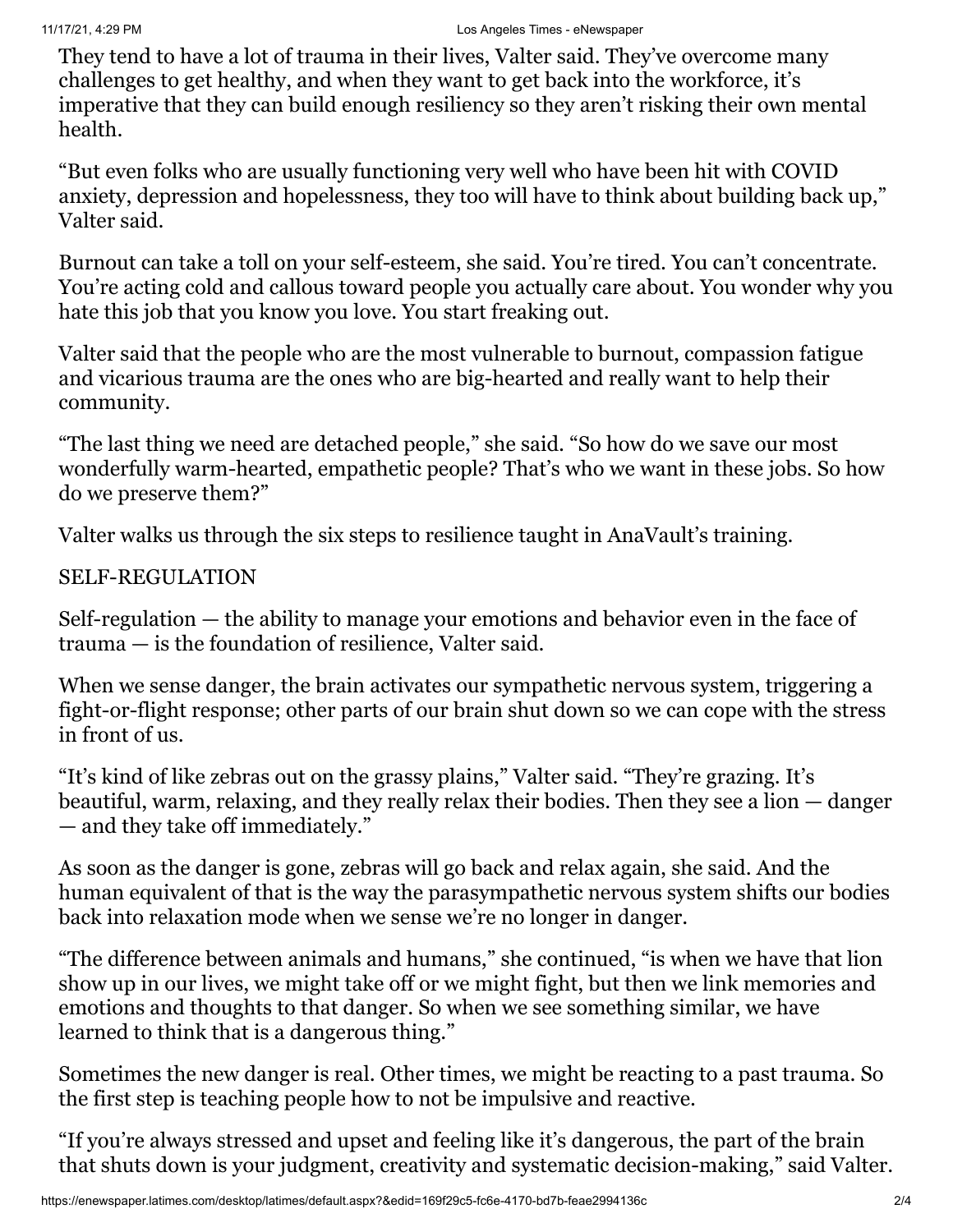Sure, you can do some yoga or listen to music for half an hour, but often we don't have time for that. Valter suggested getting in the habit of taking five to 10 seconds to scan from the top of your head to your toes and relax all the muscles in your body, she said.

Many people think that the part of meditation that helps relax the body is the breathing part, she said, but it's the relaxing of the muscles. And you can do that throughout the day, 50 times a day.

"Now when you're facing a stressor, a deadline, a difficult boss or co-worker or family member, you can take five seconds to relax and face the trauma and forever change the wiring of your brain," said Valter. "This gets you off of an old hamster wheel of anxiety."

#### INTENTION

Figure out your purpose. Valter describes this step as brain research and spirituality coming together.

"It's about the person being free to choose the life they want to live, rather than a life that past ghosts and traumas have patterned them to live," she said. "It's up to you to make your code and make your choices, but be thoughtful about it."

And then if you're acting in a way that's against your intention and your code, that's when you know to stop, relax and think about who you want to be in this situation.

#### COGNITIVE REFRAMING AND PERCEPTION CHANGE

The third step is rethinking how you have been looking at certain things in your life opening yourself up toward a less rigid, more flexible perception of the world.

"You can only change what you have control of," Valter said. "You can't change what you don't have control of."

It's not that you shouldn't still advocate for change, she said, but if you do, it needs to be with intention and passion.

## SUPPORT

Find your support team, the people who inspire you to be your best and who will give you feedback when you're not being your best, Valter said.

"It doesn't have to be the people you work with or your family," she said. "There's a group for everybody. ... Find the people who care about you, who make you feel free to be yourself."

## **GRIT**

"As you get passionate, but then the realities of the world come in, you have to keep doing the work over and over and run into stressors that you didn't expect," Valter said.

It's important to build grit, so that in these challenging moments, you can relax and figure it out.